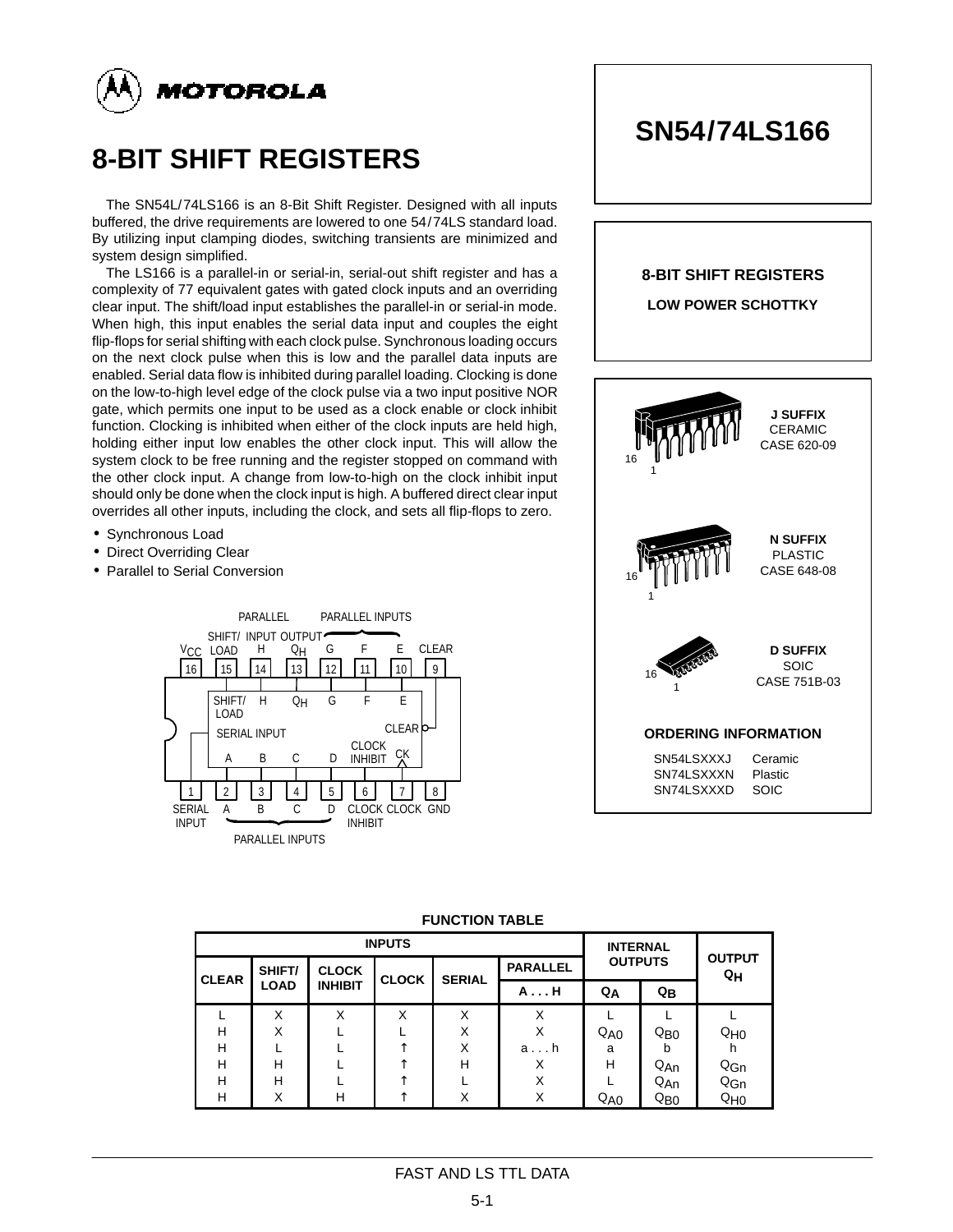

## **Typical Clear, Shift, Load, Inhibit, and Shift Sequences**

# FAST AND LS TTL DATA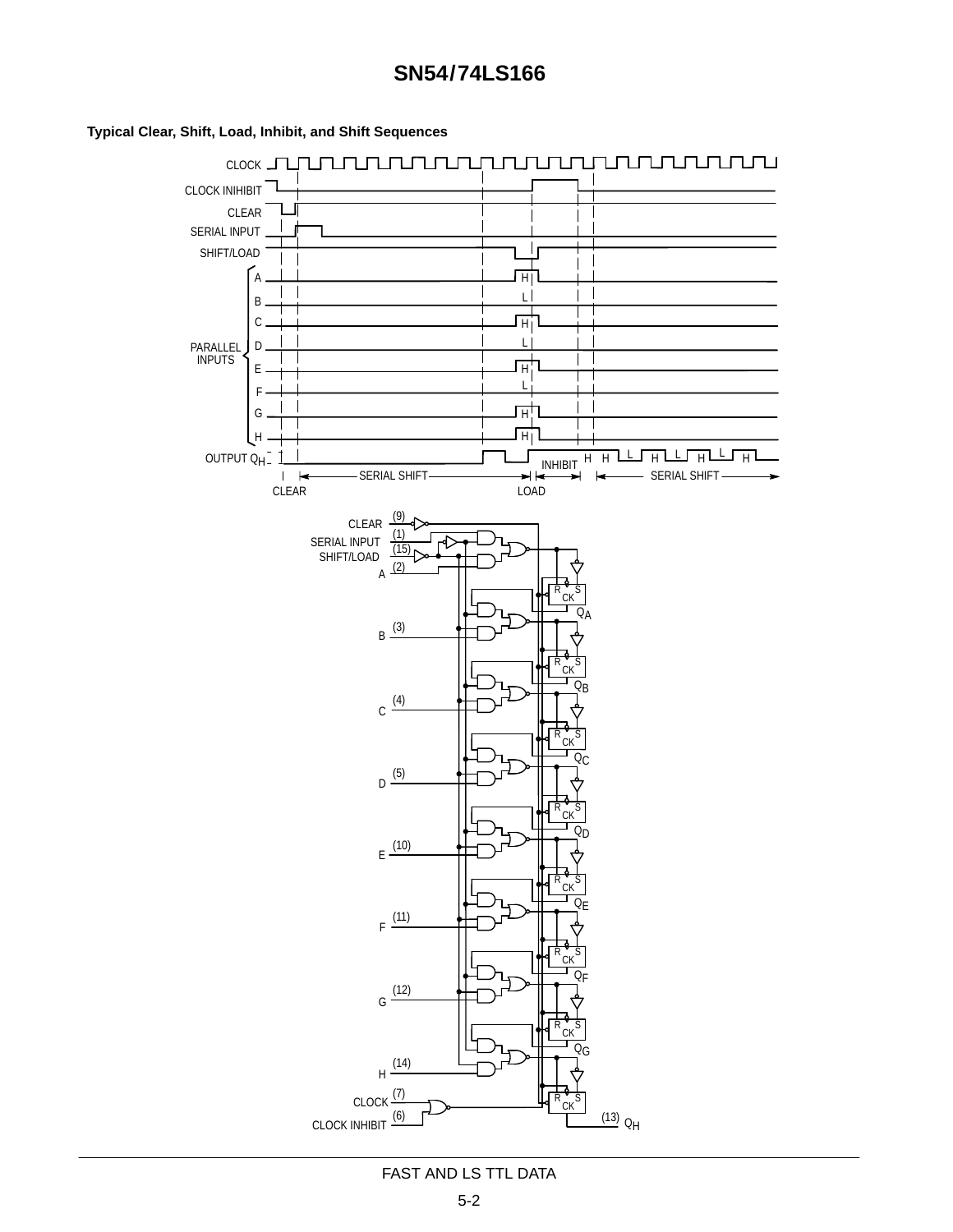# **SN54/74LS166**

# **GUARANTEED OPERATING RANGES**

| Symbol                | <b>Parameter</b>                    |          | Min                  | Typ        | Max         | <b>Unit</b> |
|-----------------------|-------------------------------------|----------|----------------------|------------|-------------|-------------|
| <b>V<sub>CC</sub></b> | Supply Voltage                      | 54<br>74 | 4.5<br>4.75          | 5.0<br>5.0 | 5.5<br>5.25 |             |
| T <sub>A</sub>        | Operating Ambient Temperature Range | 54<br>74 | $-55$<br>$\mathbf 0$ | 25<br>25   | 125<br>70   | °C          |
| IОH                   | Output Current - High               | 54, 74   |                      |            | $-0.4$      | mA          |
| <b>IOL</b>            | Output Current - Low                | 54<br>74 |                      |            | 4.0<br>8.0  | mA          |

# **DC CHARACTERISTICS OVER OPERATING TEMPERATURE RANGE** (unless otherwise specified)

|                 |                                |        | Limits |         |        |                                  |                                                                                           |                                                         |  |
|-----------------|--------------------------------|--------|--------|---------|--------|----------------------------------|-------------------------------------------------------------------------------------------|---------------------------------------------------------|--|
| Symbol          | <b>Parameter</b>               |        |        | Typ     | Max    | Unit                             | <b>Test Conditions</b>                                                                    |                                                         |  |
| V <sub>IH</sub> | Input HIGH Voltage             |        | 2.0    |         |        | $\vee$                           | Guaranteed Input HIGH Voltage for<br>All Inputs                                           |                                                         |  |
|                 | Input LOW Voltage              | 54     |        |         | 0.7    | $\vee$                           |                                                                                           | Guaranteed Input LOW Voltage for                        |  |
| $V_{IL}$        | 74                             |        |        |         | 0.8    |                                  | All Inputs                                                                                |                                                         |  |
| VIK             | Input Clamp Diode Voltage      |        |        | $-0.65$ | $-1.5$ | $\vee$                           | $V_{\text{CC}} =$ MIN, $I_{\text{IN}} = -18$ mA                                           |                                                         |  |
| VOH             |                                | 54     | 2.5    | 3.5     |        | V                                | $V_{CC}$ = MIN, $I_{OH}$ = MAX, $V_{IN}$ = $V_{IH}$<br>or V <sub>II</sub> per Truth Table |                                                         |  |
|                 | Output HIGH Voltage            | 74     | 2.7    | 3.5     |        | $\vee$                           |                                                                                           |                                                         |  |
| VOL             | Output LOW Voltage             | 54, 74 |        | 0.25    | 0.4    | $\vee$                           | $I_{OL} = 4.0$ mA                                                                         | $V_{CC} = V_{CC}$ MIN,<br>$V_{IN} = V_{II}$ or $V_{IH}$ |  |
|                 |                                | 74     |        | 0.35    | 0.5    | $\vee$                           | $I_{OL} = 8.0$ mA                                                                         | per Truth Table                                         |  |
|                 |                                |        |        |         | 20     | μA                               | $V_{CC}$ = MAX, $V_{IN}$ = 2.7 V                                                          |                                                         |  |
| 'nн             | Input HIGH Current             |        |        |         | 0.1    | mA                               | $V_{CC}$ = MAX, $V_{IN}$ = 7.0 V                                                          |                                                         |  |
| 址               | Input LOW Current              |        |        | $-0.4$  | mA     | $V_{CC}$ = MAX, $V_{IN}$ = 0.4 V |                                                                                           |                                                         |  |
| los             | Short Circuit Current (Note 1) |        | $-20$  |         | $-100$ | mA                               | $V_{CC} = MAX$                                                                            |                                                         |  |
| <b>I</b> CC     | Power Supply Current           |        |        |         | 38     | mA                               | $V_{CC} = MAX$                                                                            |                                                         |  |

Note 1: Not more than one output should be shorted at a time, nor for more than 1 second.